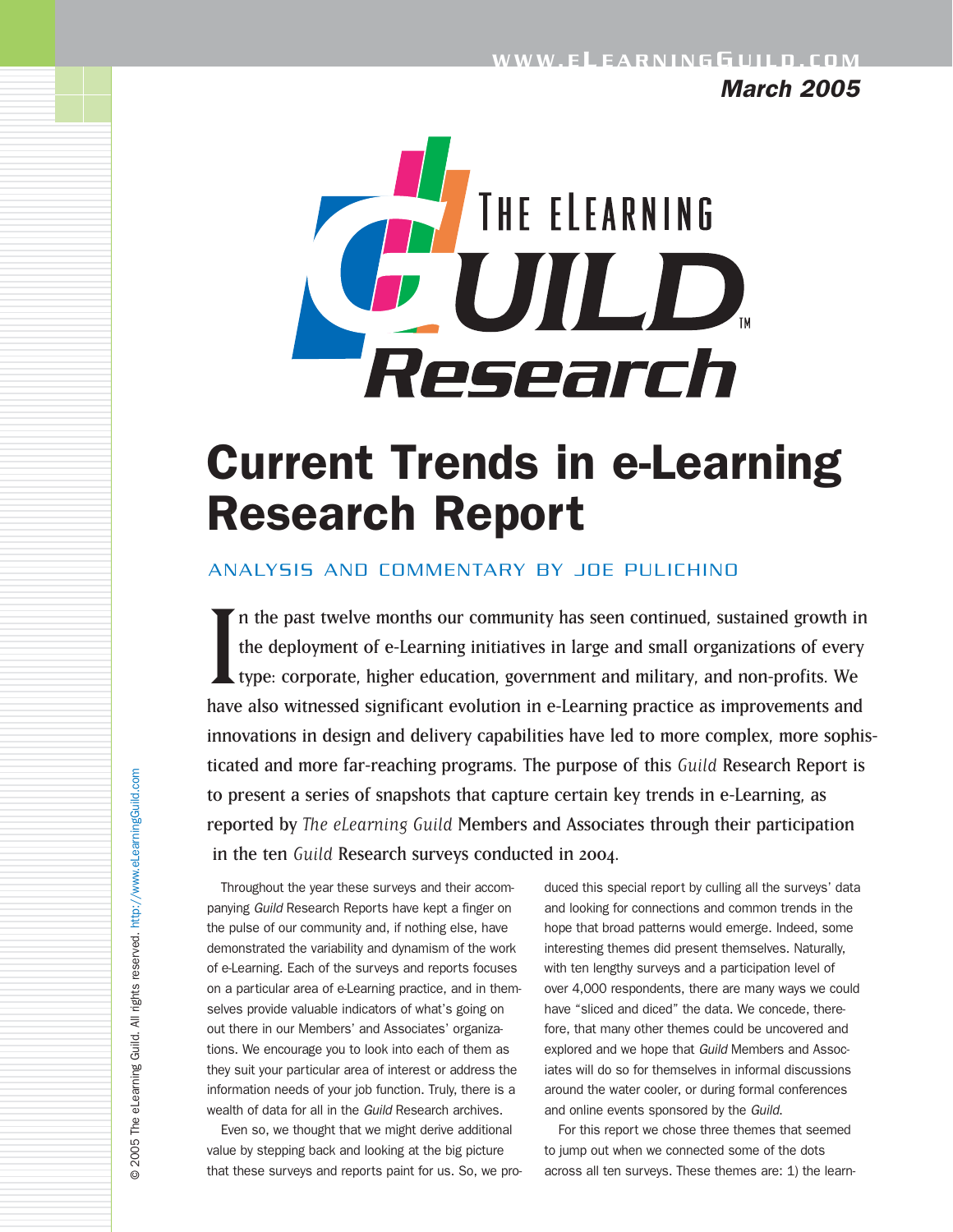### Page Guide to the Survey

| 3         | <b>The e-Learning Guild Research Program</b>                         |
|-----------|----------------------------------------------------------------------|
| 3         | <b>2004 Research Surveys and Reports</b>                             |
| $4 - 5$   | <b>Demographics of the Surveys'</b><br><b>Respondents</b>            |
| $6 - 10$  | <b>The Learning Experience and Practice</b><br>of Survey Respondents |
| $11 - 14$ | <b>Trends in the Design and Delivery of</b><br>e-Learning            |
| 15 - 17   | <b>Measuring e-Learning</b>                                          |
| 18        | <b>Summary</b>                                                       |

### *Continued from page 1*

ing experiences of our survey respondents; 2) evolving trends in e-Learning design and delivery practices, and 3) the current state of measuring e-Learning. In reading this report, we trust that you will come to some of your own conclusions. In the course of our own work on this report, we found three central truths about current trends in e-Learning:

- *The professionals working in the field of e-Learning who responded to our surveys are quite savvy and conscious when it comes to their own learning and how that learning happens.*
- *e-Learning design and delivery is evolving in a variety of ways to significant new levels of adoption, complexity and sophistication.*
- *When it comes to the measurement of e-Learning, especially in regard to its impact on business results, our community still has a long way to go.*

Your comments and feedback on this report are most welcome and we hope it adds to your understanding of the current state of the practice of e-Learning. To provide feedback on this *Guild* Research Report, go to www.eLearningGuild.com and click on the feedback box. In the subject line of your email message write "Guild Research."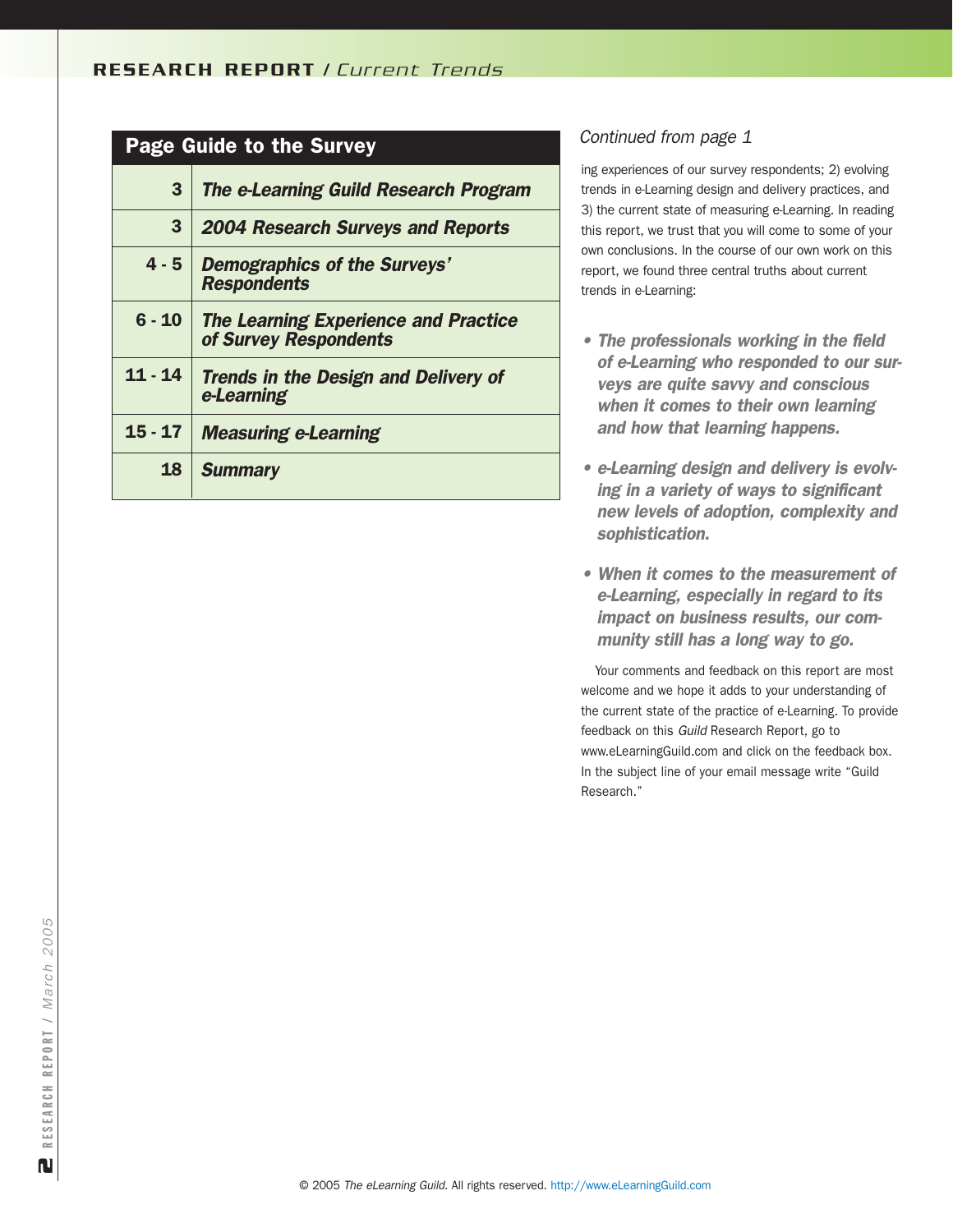# The eLearning Guild Research Program

*The eLearning Guild* has been conducting research in the field of e-Learning since August 2001 when it published the *Synchronous Online Learning Technology Survey*. Since then we have conducted over 75 surveys, reports, and polls all of which have been archived on *The eLearning Guild* website.

#### The eLearning Guild Research Committee

*Guild* Research is driven by the Research Committee which is made up of *Guild* Members who volunteer their time to assist with the selection of survey topics, composition of the survey instruments, and the analysis and commentary included with each report. Committee Members represent the broad spectrum of the *Guild* membership as a whole, and include managers, instructional designers, course developers, instructors, and consultants from both the vendor and end-user communities. A list of the current members of the Research Committee is included on the last page on this report.

#### Surveys

*Guild* Research surveys are designed and developed by the Research Committee. Each year we compile an extensive list of survey topics which we think will be of interest and value to *Guild* Members and Associates, and then narrow them down to create a schedule, usually one survey per month. Often, we use the surveys themselves as ways of collecting data on what survey topics and questions are most appealing to the *Guild* community. We also solicit participants at *Guild* events to get their opinions and preferences.

*Guild* surveys are open to *Guild* Members and Associates as well as to visitors to the *Guild* Web site (www.eLearningGuild.com). These surveys are accessed via the survey link on the *Guild* homepage. *Guild* Members and Associates are more likely to take a survey than non-members because each of the 16,000 plus Members and Associates receives an email notifying them each time a survey has been posted and inviting them to participate. For this reason, we can classify these surveys as random samples because all Members and Associates have an opportunity to participate, and their participation is random.

#### Research Reports

*Guild* Research Reports present the data collected by the surveys as well as analysis and commentary provided by the *Guild* Director of Research and members of the Research Committee. These reports are archived on the *Guild* Web site and are downloadable in PDF format. All *Guild* Research Reports are available free of charge to *Guild* Members. Individual reports are available to Associates and non-members who have participated in the survey for that particular report.

### 2004 Research Surveys and Reports

In 2004 the *Guild* conducted ten surveys and published an accompanying research report for each with extensive commentary and analysis. We encourage *Guild* Members to access and download these reports and therefore we are providing the following index as a handy reference guide. These reports formed the basis for the data, commentary and analysis contained in this report, T*he Current Trends in e-Learning Report*.

- 1. *Usability and e-Learning*
- 2. *Metrics: Learning Outcomes and Business Results*
- 3. *Report on Flash Usage and Practice in e-Learning*
- 4. *Report on Experiences and Preferences of Synchronous e-Learners*
- 5. *Report on Trends in Organizational Practices of Synchronous e-Learning*
- 6. *The e-Learning Outsourcing Research Report*
- 7. *The Trends in Blended Learning Research Report*
- 8. *The LMS Research Report*
- 9. *The Learning & Professional Development Report*
- 10. *The e-Learning Accessibility and Section 508 Report*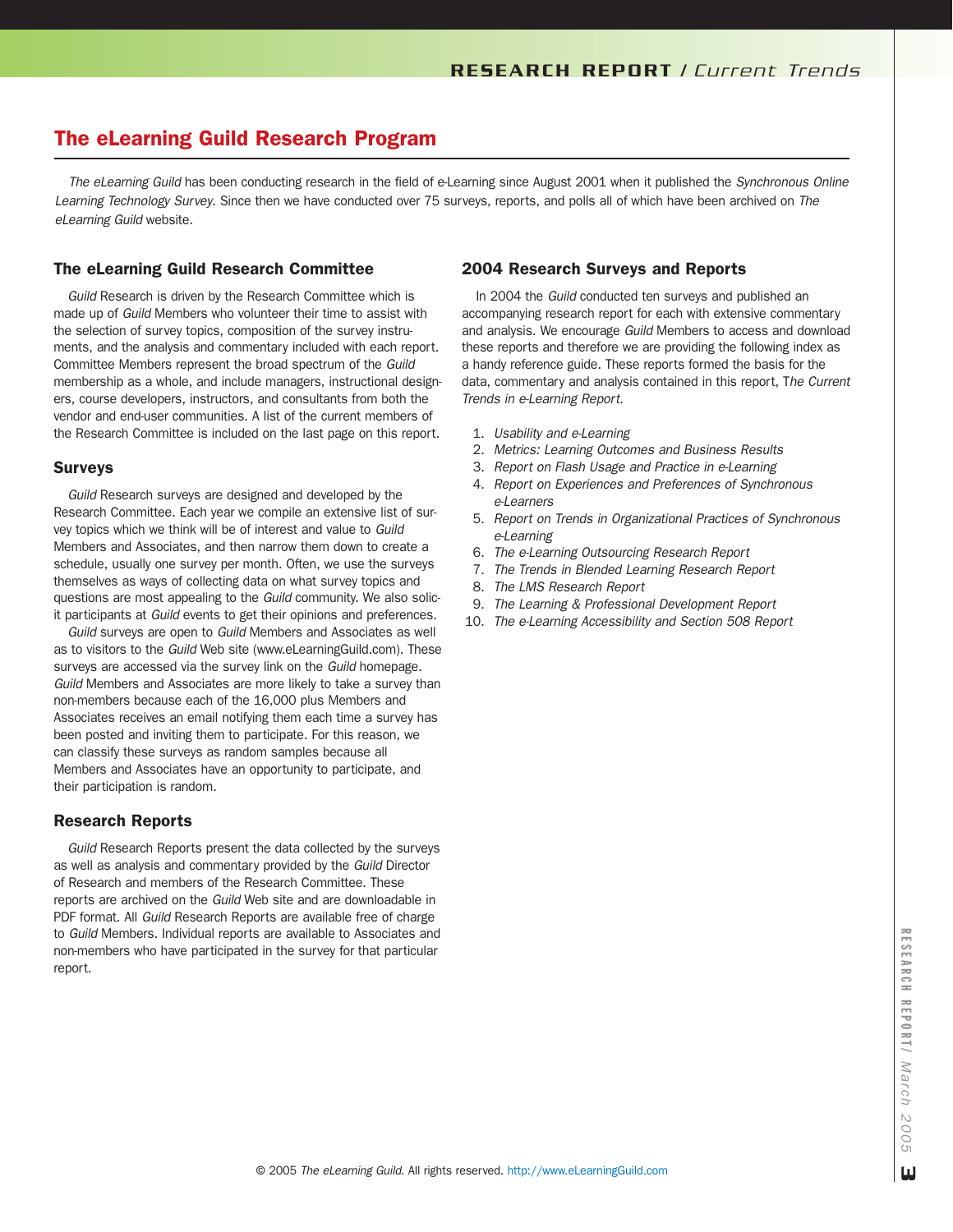### Demographics of the Surveys' Respondents

In total there were almost 4,200 participants in the ten *Guild* surveys conducted in 2004. These surveys were open to *Guild* Members and Associates as well as to occasional Web site visitors.

Prior to 2004 *Guild* Research surveys did not query respondents as to any of their particular demographic attributes. Beginning with the second survey of 2004, *Metrics: Learning Outcomes and Business Results*, however, we began to ask respondents to identify themselves and their organizations by a few different attributes. Therefore, we have data from these attributes for only nine of the ten 2004 *Guild* surveys.

The aggregation of the data from these nine surveys yielded 4,023 responses for organizational role and company size, while type of organization yielded only 3,046 responses. This discrepancy is due to the latter attribute's exclusion from three of the surveys (*Metrics: Learning Outcomes and Business Results*, *Report on Experiences and Preferences of Synchronous e-Learners*, and *Report on Trends in Organizational Practices of Synchronous e-Learning*). The following table indicates which attributes were included in each survey.

| <b>Survey Topic</b>                   | <b>Respondent's Role</b> | <b>Organization Size</b> | <b>Organization Type</b> |
|---------------------------------------|--------------------------|--------------------------|--------------------------|
| <b>Usability</b>                      |                          |                          |                          |
| <b>Metrics</b>                        | $\bullet$                | $\bullet$                |                          |
| Flash                                 | $\bullet$                | $\bullet$                |                          |
| Synchronous: Organization             | $\bullet$                | $\bullet$                |                          |
| <b>Synchronous: Learners</b>          | $\bullet$                | $\bullet$                |                          |
| Outsourcing                           | $\bullet$                | $\bullet$                |                          |
| <b>Blended Learning</b>               | $\bullet$                | $\bullet$                | $\bullet$                |
| <b>LMS</b>                            | $\bullet$                | $\bullet$                |                          |
| Learning and Professional Development | $\bullet$                | $\bullet$                | $\bullet$                |
| Accessibility and Section 508         | $\bullet$                | $\bullet$                | $\bullet$                |
| <b>Total Responses</b>                | 4,023                    | 4,023                    | 3,046                    |
|                                       |                          |                          |                          |

#### Respondent's role in their organization 34% 22% 13% 8% 6% 5% 2% Consultant 10% 0% | 10% | 20% | 30% | 40% | 50% | 60% | 70% | 80% | 90% | 100% **Management Designer Developer** Instructor, teacher, or professor Executive ("C" level and VPs) Individual contributor **Other**

#### Respondent's Role in Their Organization

In nine of ten surveys conducted respondents were asked to indicate their role in their organization. In most surveys, respondents were offered the choice of "management," "designer," "developer," and "instructor, teacher, or professor." There was not, however, a consistent set of response choices for this question across all of the surveys. For some surveys, we added roles because of the particular purpose and nature of the survey, for example, "e-Learning programmer," in the case of the *Report on Flash Usage and Practice* in e-Learning survey. Other roles, "student" for example, were dropped during the course of the year because their rate of frequency was so low. Beginning with the two Synchronous surveys, we added an "other" category to capture alternative choices that we had not offered.

For the purpose of aggregating responses to this question from all nine surveys into one table, we moved responses for any category that that did make up at least 1% of the total sample into the "other" category.

- *40% of respondents occupy management or executive positions.*
- *35% of respondents are designers or developers.*
- *8% of respondents are in an instructional role.*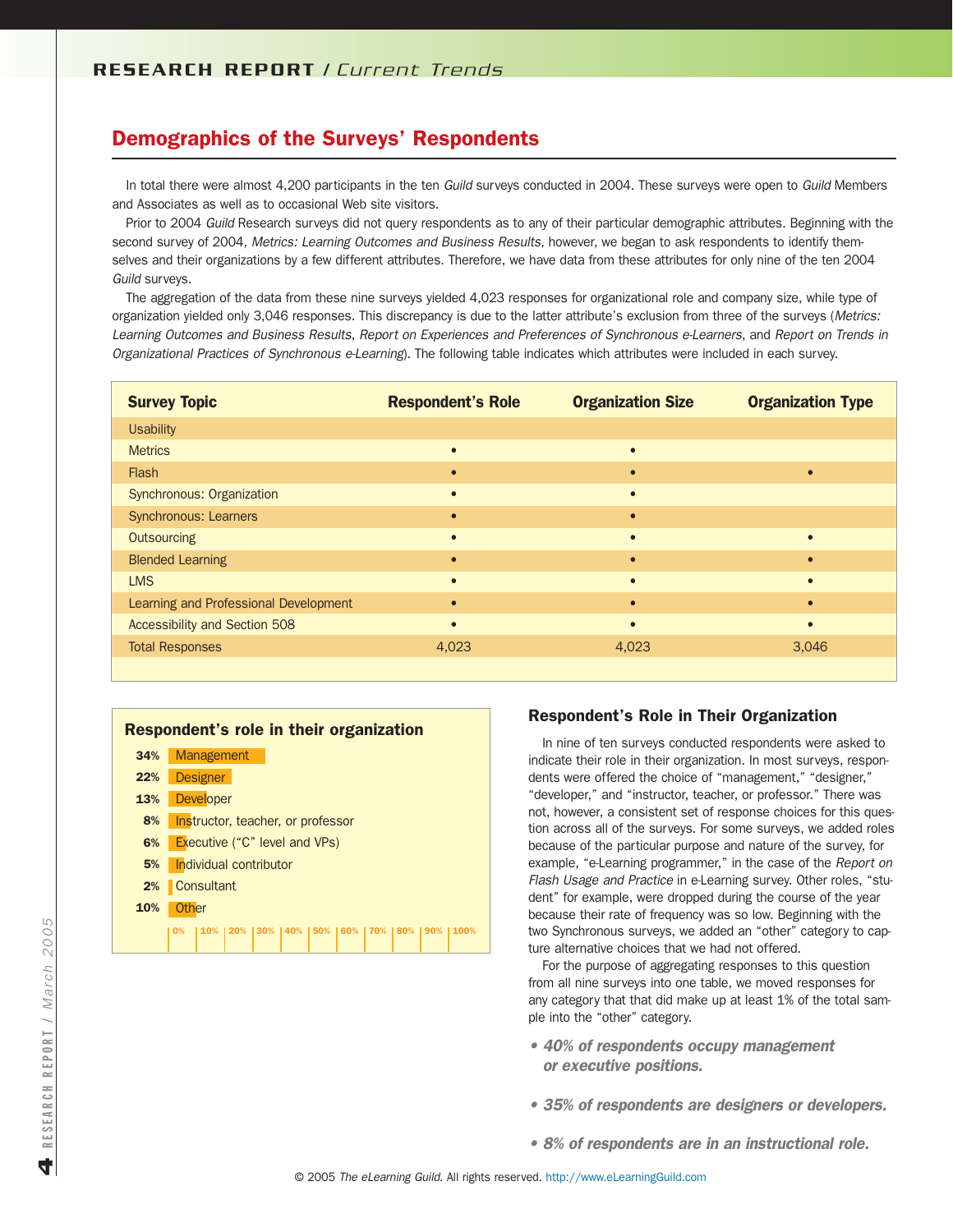# Demographics of the Surveys' Respondents

|     | <b>Size of your organization</b>                                       |
|-----|------------------------------------------------------------------------|
| 24% | Under 100                                                              |
| 12% | 101 to 500                                                             |
| 17% | 501 to 2,500                                                           |
| 18% | 2,501 to 10,000                                                        |
| 15% | 10,001 to 50,000                                                       |
| 14% | 50,001 or more                                                         |
|     | 10%   20%   30%   40%   50%   60%   70%   80%<br>$\mathbf{O}$ %<br>90% |



#### Size of Respondents' Organizations

Participants in nine of ten of the aggregated surveys were asked to list the size of their organization by number of employees. The data have been consolidated into fewer categories than those that were originally offered. This consolidation was done in order to ease data interpretation and allow for a more comparative analysis.

In general, the aggregated results posted in this report map very closely to those in each of the nine surveys. This suggests that the *Guild*'s survey response pool is consistent, reliable, and statistically valid.

Consistent throughout all of the surveys are the following approximate trends which correspond to the general population of the more than 16,000 *Guild* Members and Associates worldwide:

- *47% of respondents' organizations have more than 2,500 employees*
- *29% of respondents' organizations have between 101 - 2,500 employees*
- *24% of respondents' organizations have fewer than 100 employees.*

#### Type of Organization

This question was asked in seven of the ten 2004 *Guild* Research surveys and therefore yielded a lower number of respondents than the previously described attributes. However, they are representative of the entire *Guild* membership and, given the size and random nature of the sample, the data in this report can be generalized accordingly.

Note that 64% of the survey respondents work for corporate organizations. Since the *Guild* community comprises both e-Learning practitioners and their suppliers, we decided to segment this corporate population accordingly, as each has different interests and perspectives. Therefore, with the exception of the Research Report on *Flash Usage and Practice in e-Learning* survey, we asked respondents in these seven surveys to identify whether their organization is a provider of learning products/services or not. The non-supplier corporate population represents 59% of the total number of respondents working for a corporation. For purposes of this report we placed the 198 corporate respondents from the Research Report on *Flash Usage and Practice in e-Learning* survey in the non-learning supplier category. Therefore, the data would be subject to variation and leaves room for a minimal, yet noteworthy, margin of error among the corporate figures.

The largest number of respondents from organizations other than corporations are from college and universities (13%) followed by respondents from the government and military (7%).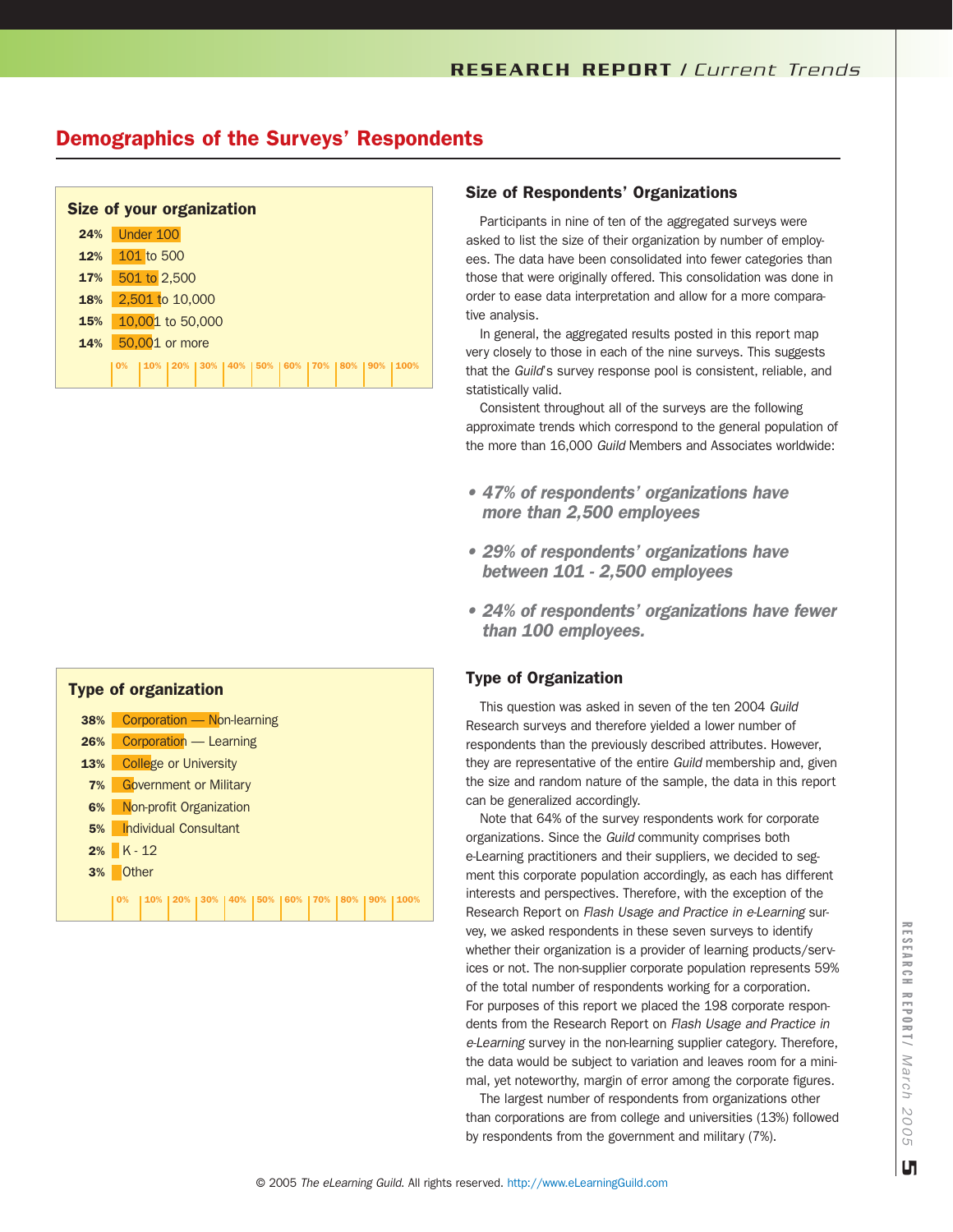# The Learning Experience and Practice of Survey Respondents

Since learning itself is at the core of the practice of *The e-Learning Guild* community, our research often focuses on the ways we learn. As such, several of the surveys posed questions on the nature of the respondents' own learning. In this section, we present a perspective on knowledge acquisition and transfer; attainment of skills proficiency; and the phenomenon of multi-tasking during the learning experience. The data in this section of the report are taken from the following surveys: *Learning & Professional Development*, *Flash Usage and Practice in e-Learning*, and *Experiences and Preferences of Synchronous e-Learners*.

Research shows that people acquire new knowledge and/or skills through both formal education and training programs and informal learning situations. When you think back on the past twelve months what was the primary way in which you acquired the new knowledge and/or skills?

- 48% Informal learning situations (either intentional or accidental) comprising interactions with peers or management or subject matter experts or observations and/or personal investigation into the subject such as reading or free webinars or attending conferences.
- 29% Learning by performing the knowledge or skills or attitudes and/or behaviors in on-the-job situations with real performance consequences where the output of the activity is measurable and is conducted in business environments.
- 23% Formal education programs and/or systems where learning objectives have been established and published and in which knowledge or skill is acquired in activities or exercises.

### Knowledge Acquisition and Transfer

In the *Learning and Professional Development* survey, we focused on exploring the ways that members of the *Guild* community acquire the knowledge and skill they need to do their jobs. Several of our inquiries in that survey sought to establish just how much of their learning takes place through formal education programs versus informal learning or on-the-job situations. We wanted to test the conventional wisdom that posits that 80% of learning is informal. So, we asked the respondents how they had acquired new knowledge or skills related to their job. We gave them three choices and allowed them to select only one. Generally, they confirmed that indeed most learning takes place in informal situations (48%). Learning on-the-job had the second highest frequency at 29%. One could argue that most on-the-job learning is informal in nature, with the exception of programs such as formal, scheduled mentoring, and by that logic, if we combine the responses to informal learning situations and learning by performing on-the-job, we have a total of 77% favoring informal learning versus 23% for formal learning programs. So, it seems that the actual experience of our survey respondents confirms the 80/20 rule when it comes to the balance between informal and formal learning.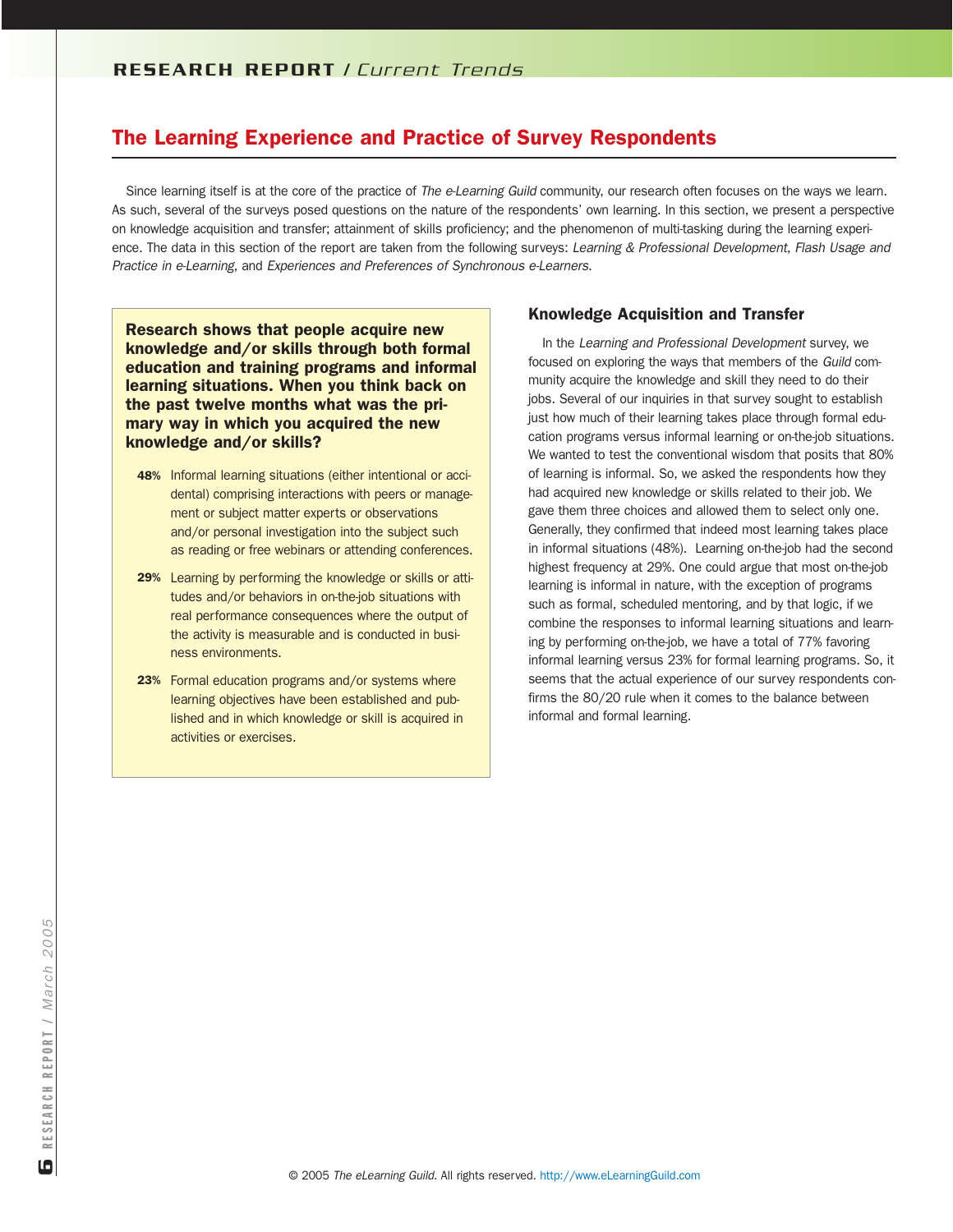# The Learning Experience and Practice of Survey Respondents



### Transference of learning to the job by learning modality



Further in that same survey, we asked respondents whether they were able to transfer what they had learned to their job. Here, we found to our surprise and delight that the rate of transference is extremely high. Over 95% of respondents reported that they were able to transfer their newly acquired knowledge or skills to their jobs to at least a satisfactory degree. A significant portion of the sample (28%) reported that they were able to effect the transfer "completely."

These results made us wonder. Was there any significant difference in the level of transference between those who learned informally, formally, or on the-job? So, we cross tabulated the results of this question with those of the prior question.

It should not be surprising to discover that "learning by performing on the job" had the highest frequency (34%) for complete transference, yet there was not much difference between these three learning modalities overall. In fact, only a few percentage points separated the three choices when it came to transference achieved to either a complete or satisfactory degree (informal learning situations — 93%; formal learning programs — 96%; and learning by performing on-the-job — 97%).

We may conclude from this data that while more learning happens informally by a significant margin, it may not be assumed that this learning is necessarily more effective when it comes to transference of the acquired knowledge or skill to the job.

We have noted elsewhere in our reports that the measurement of transfer of learning to the job is not a common practice in our respondents' organization, nor have we uncovered any truly reliable techniques or tools for measuring transfer regardless of how the learning happened. Yet, subjectively, our respondents report that such transfer happens subsequent to the learning experience. Although these data prompt us to consider further avenues of inquiry and investigation into these phenomena, we are compelled to highlight three important findings as provided by the data in this survey:

1. Much learning is in fact informal, and takes place on the job, rather than through formal educational programs,

2. There does not seem to be a correlation between the way respondents learn and their level of satisfaction in transferring their newly acquired knowledge to their jobs, and

3. The fact that organizations do not commonly measure this transference does not mean that it is not happening, at least in the subjective opinion of the respondents.

Given these results, we thought it would valuable to provide a cross reference to similar questions that were posed to survey respondents in the *Flash Usage and Practice in e-Learning* survey. In general, these data tended to support what we learned in the *Learning & Professional Development* Research Report, and in fact took our findings about learning a step further.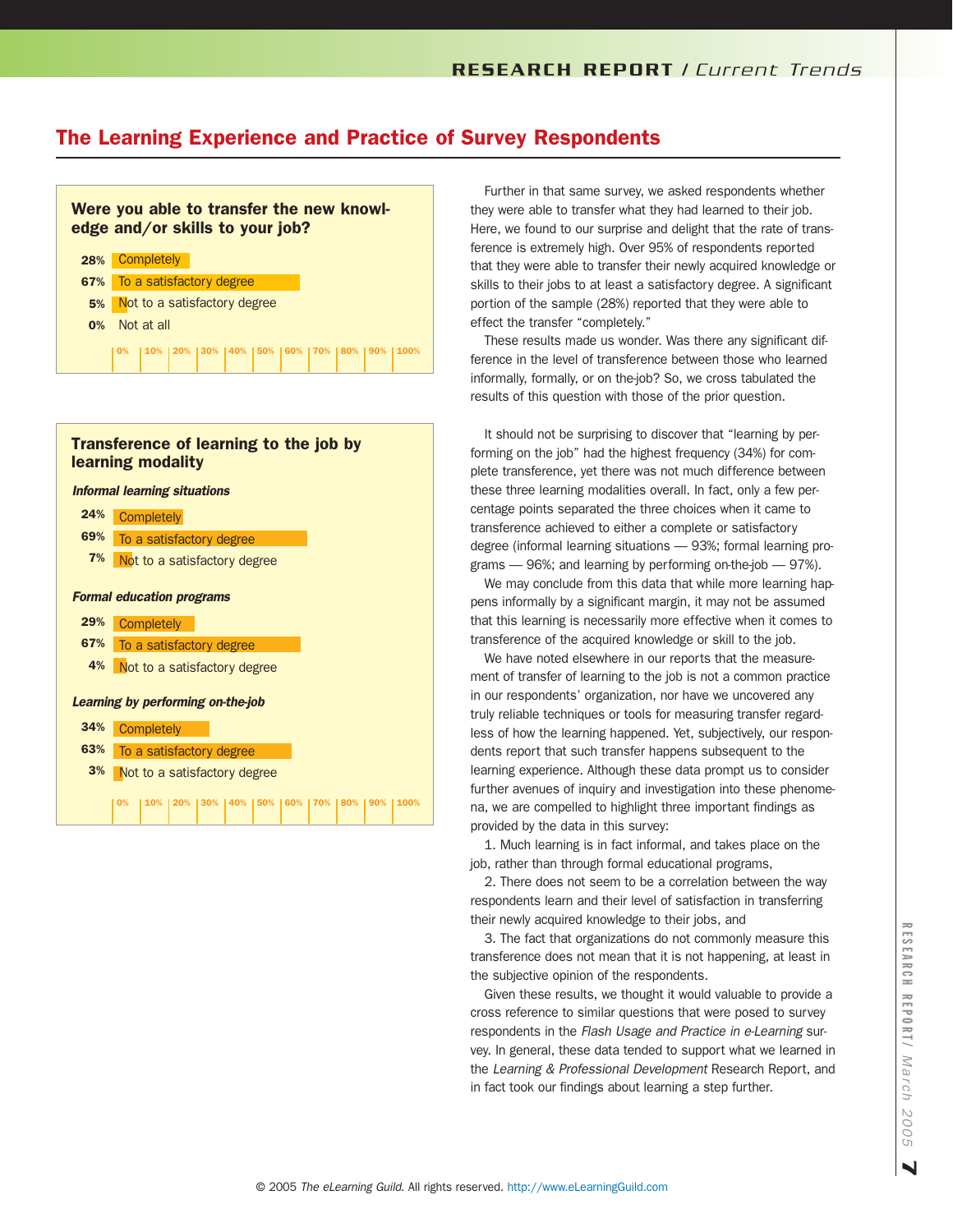### R E S E A R C H R E P O R T / *Current Trends*

### The Learning Experience and Practice of Survey Respondents

#### How did you learn Flash? (check all that apply) 70% 57% 46% 38% 35% 18% 17% 4% 3% Self-taught by using the software Self-paced learning using some type of documentation Flash tutorial help screen Formal classroom training Collaborating with colleagues on the job Asynchronous e-Learning Mentoring from experts outside of a formal classroom Synchronous e-Learning **Other** 0% | 10% | 20% | 30% | 40% | 50% | 60% | 70% | 80% | 90% | 100%

#### Learning "Flash"

Flash is one of the most widely used tools for e-Learning development and in *Flash Usage and Practice in e-Learning Research Report*, we asked our respondents how they had learned Flash. We offered several choices and allowed them to select all that applied. As we look back on the results in the context of the *Learning & Professional Development Research Report*, we find some general consistency in the practice of learning among respondents.

It should be noted here that the respondents to these two surveys are not the same sample, even though any number of them may have responded to both surveys. However, as is the case with most of the *Guild* surveys, they can be generalized to the entire *Guild* population due to their random nature, their size and statistical validity.

That said, we note that the top three modalities for learning Flash among the respondents are self-paced, and each could be considered a type of informal learning or learning on the job. The highest frequency at 70% is "Self-taught by playing around with the software," clearly an informal mode, which could take place in an on-the-job, and perhaps in a just-in-time situation.

Formal classroom training ranks fourth at 38% and quite a bit ahead of two forms of e-Learning: asynchronous and synchronous e-Learning. So it seems that professional e-Learning designers and developers who use Flash to develop e-Learning do not frequently use e-Learning to learn how to use Flash.

We were surprised that "social learning" for learning Flash was not as frequent a selection as we had anticipated. "Collaborating with colleagues on the job" was reported by 35% of respondents, and "Mentoring from experts outside of a formal learning environment" by only 17%.

Two caveats should be given here regarding our sample population and the subject matter being learned. It is possible that e-Learning professionals who might tend to be used to and comfortable with learning the use of authoring and development tools by "playing around" might show a different result from other groups. Technology novices learning Flash may rely much more on formal classroom training and forms of collaboration with colleagues and experts. This possibility raises the question of whether design and development professionals design and develop according to their own personal learning needs and preferences, or those of the learners they are developing for.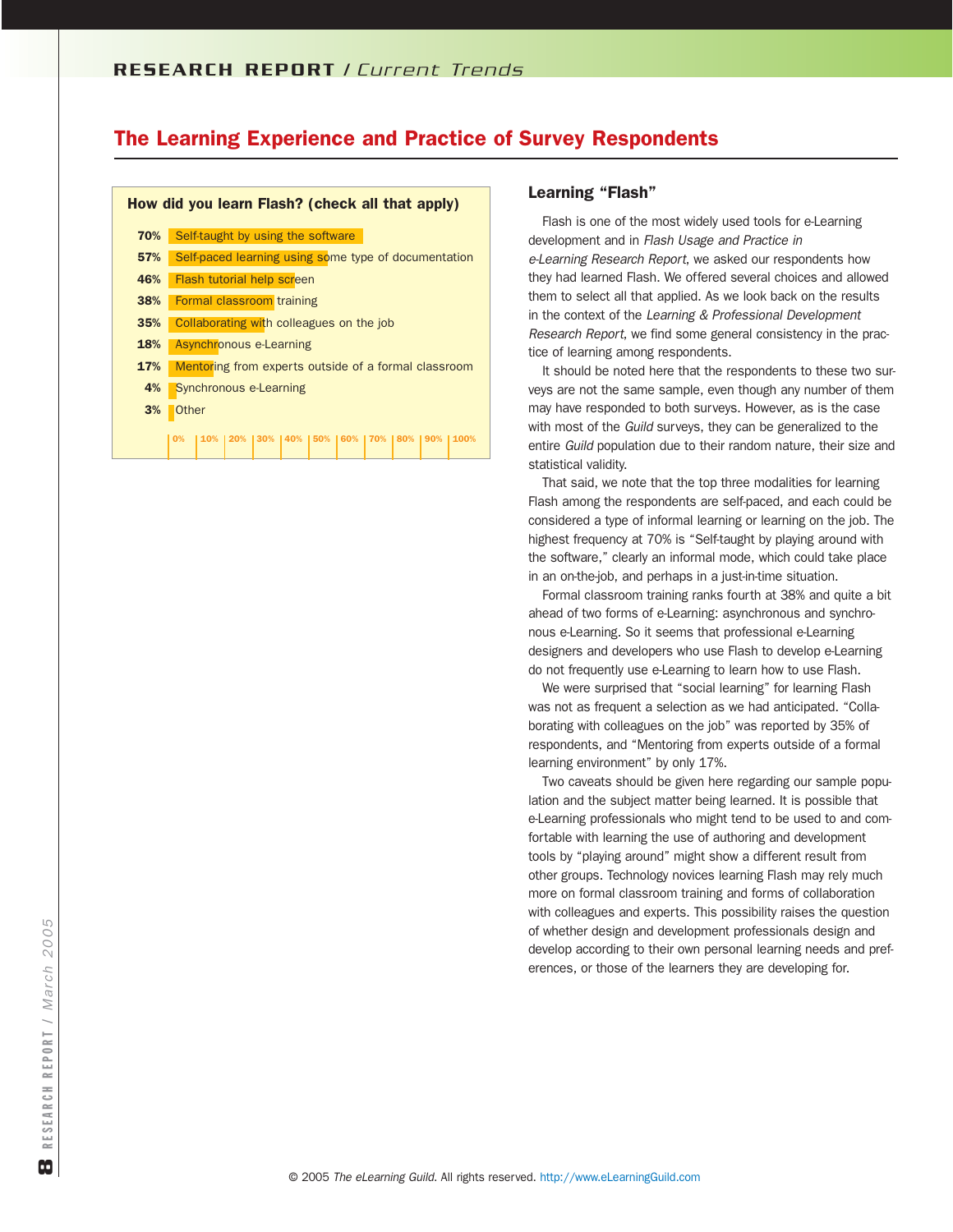# The Learning Experience and Practice of Survey Respondents



### Learning "Flash" (continued)

In the *Flash Usage and Practice in e-Learning Research Report* we also looked the issue of proficiency with Flash in onthe-job practice. As such, we were looking at the question of knowledge and skill transference, albeit from a different slant. What we discovered is that Flash proficiency takes time and regular practice to achieve. Like so many other tools or technologies, Flash is not something that you can learn in one sitting and thereby become an expert in its application.

In this survey we asked respondents to rank themselves as "Expert," Intermediate," or "Novice." We also asked them to tell us how long they have been using Flash and how often they use Flash to produce e-Learning content. When we looked at these data together, the resulting cross tabulations produced the results depicted in the charts. They each show clearly that "experts" are most often those who have been using Flash for two years or more, and who use Flash on a daily or weekly basis. At the same time, novices tend to have less than a year of experience, and tend to use Flash less frequently than on a daily or weekly basis. Clearly, the learning is in the doing.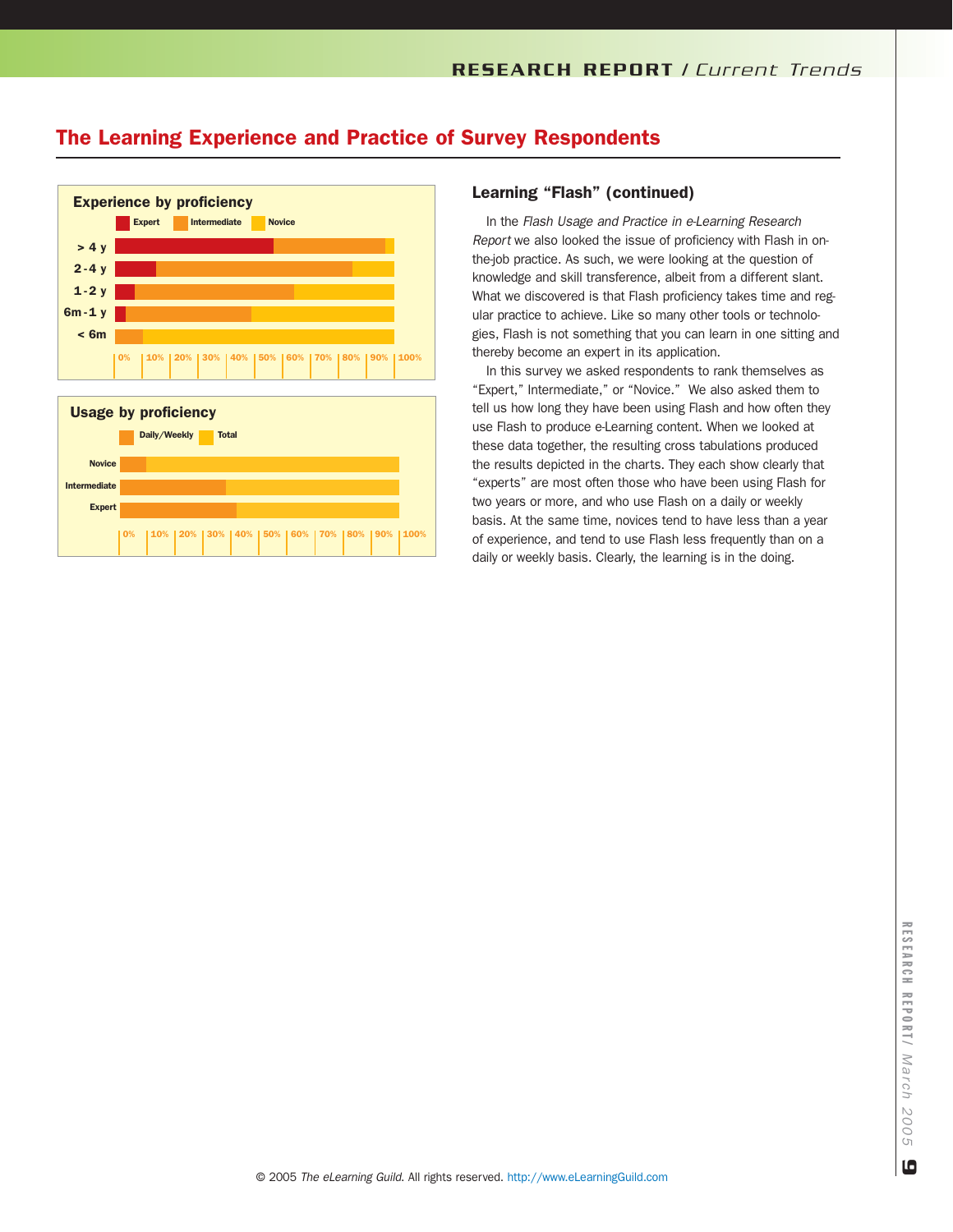### R E S E A R C H R E P O R T / *Current Trends*

### The Learning Experience and Practice of Survey Respondents

How often do you multi-task during a synchronous e-Learning event?





#### Multi-tasking while e-Learning

When we consider the frequency of informal and on-the-job nature of learning in general, and in e-Learning in particular, we must also think about the process of learning. We must ask to what extent the process of learning must be continuous and how that continuity can or should be maintained. We must also ask how the learner deals with interruptions to the learning process, and to what extent these interruptions impact the efficacy of the learning. When we designed the *Experiences and Preferences of Synchronous e-Learners Research Report*, we had an interesting opportunity to pursue this line of inquiry.

One of the outstanding features of synchronous e-Learning from the participant's point of view is that while one is virtually connected to a live event, one is in reality isolated from it. Unlike a "real" classroom in which it would be considered rude to do things other than pay attention to the instructor and engage in the class discourse, it is quite the opposite with a virtual classroom, precisely because no one knows when and if you are paying attention or not. This phenomenon coincides with the recent emergence of the concept of multi-tasking, a term which I believe was coined to reflect our need to accommodate the speed and complexity of life in the information age by having to do many things simultaneously in order to get anything done at all. So, in thinking about this convergence, we asked our respondents how often they multi-tasked during synchronous e-Learning events. Not surprisingly, only 13% say "rarely" or "never," while exactly half (50%) said "always" or "often."

So, the data indicate that synchronous e-Learners are multitaskers and if you look further into the results of the *Experiences and Preferences of Synchronous e-Learners Research Report*, you'll discover what they are most often doing when they are multi-tasking during an e-Learning event. However, for the purpose of this section of this report, we include the question of whether this multi-tasking interfered with their learning. Here the results were not so clear. Only 14% reported that it did "always" or "often" interfere, and only 31% reported that "rarely" or "never" interferes. This left a muddled majority of 52% who said "sometimes."

We present this data not because it is conclusive, rather just the opposite. Surely, multi-tasking during synchronous e-Learning can take many forms. Some forms, such as initiating an urgent Instant Message (IM) during an online PowerPoint presentation, is driven by the learner himself and may have little impact on learning. Others, such as a lengthy interruption by the boss, are of a more invasive and distracting nature and may seriously diminish learning. The point is that there are so many variables involved that we would be hard-pressed to draw any conclusion from these data other than that multi-tasking is pervasive during synchronous e-Learning and it may or may not have an impact on the learning. Whether it does or not depends on any number of variables. Given the increasing acceleration of the adoption of synchronous e-Learning, which we will cover in the next section of this report, such considerations may be an important and valuable line of research for the *Guild* community to pursue.

2005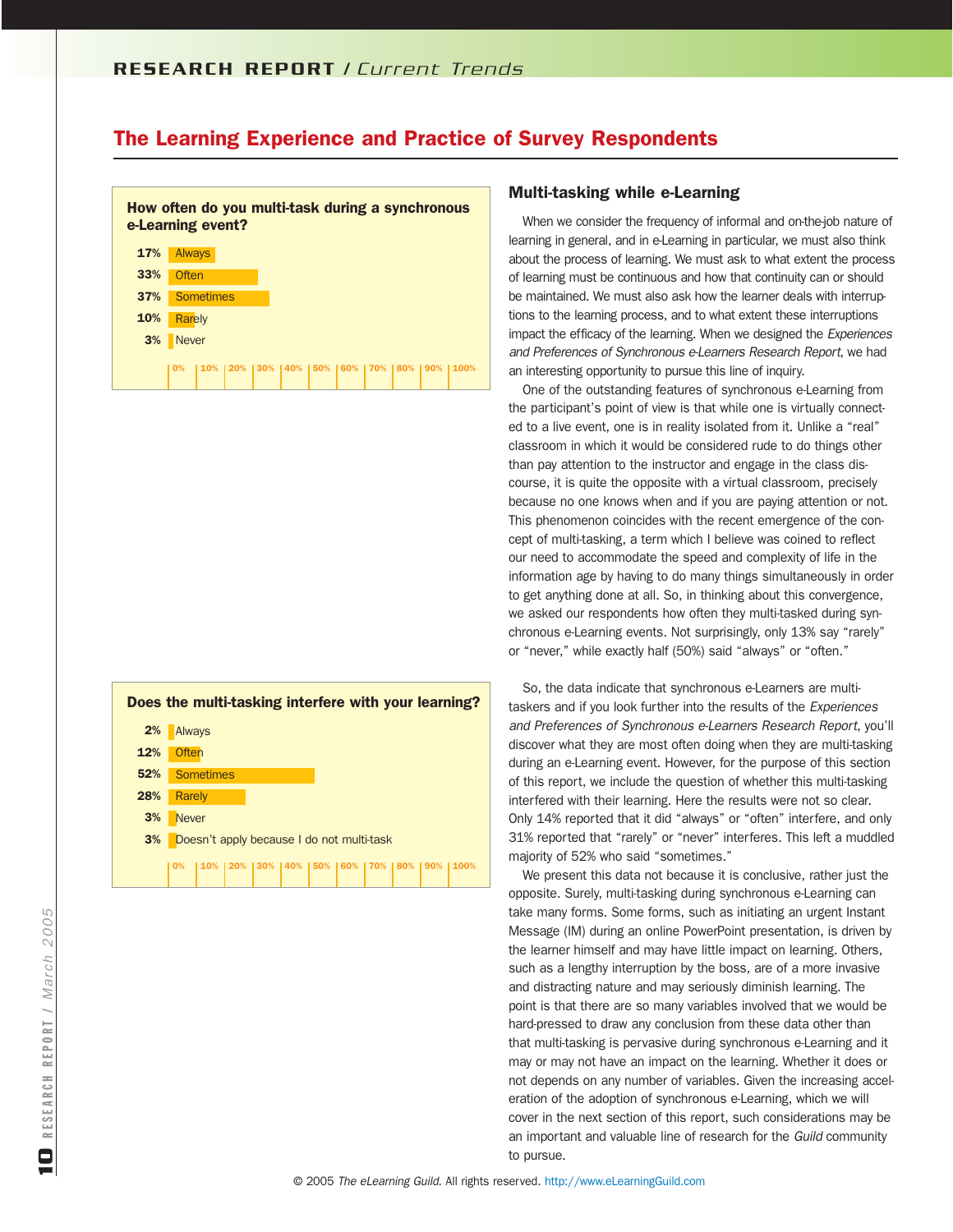The demographics of respondents participating in the 2004 *Guild* surveys confirm that many of them are engaged in the practice of designing and developing e-Learning courses, programs, and events. 35% of respondents in nine of the ten surveys in which we collected these data were instructional designers and course developers. 8% were instructors, teachers, or professors. Accordingly, many of our surveys focused on various aspects of design and delivery practices.

The data in this section of the report are derived from four 2004 *Guild* surveys: *Experiences and Preferences of Synchronous e-Learners, Trends in Organizational Practices of Synchronous e-Learning, Trends in Blending Learning*, and *Usability and e-Learning*.



### Synchronous e-Learning

Synchronous e-Learning was one of the first research topics that the *Guild* looked into, and so we were able to look at trends on this subject beginning in 2001 and continuing through the surveys conducted in 2004.

The trend for synchronous e-Learning favors continued and accelerating adoption by organizations and individual learners. The percentage of organizations that are delivering synchronous e-Learning has grown from 60% to 73% over the two year period from 2002 to 2004 — an increase of 22%. This growth rate was mirrored on the individual learner level as well. In 2001, 54% of respondents to a *Guild* survey on this topic indicated that they had participated in a synchronous e-Learning event. That number rose to 69% in 2002, and ballooned in this year's survey to 92%.

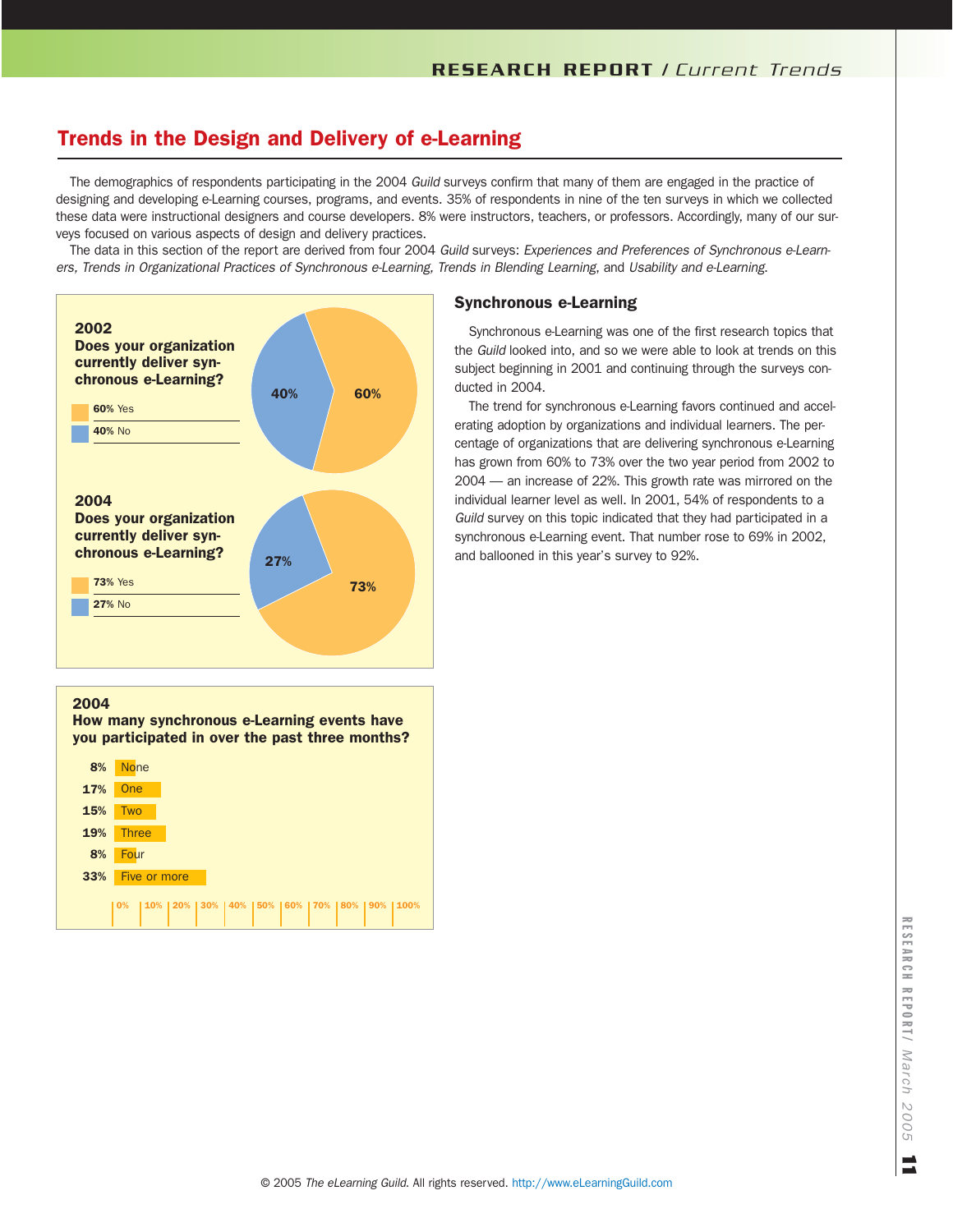#### In your own experience as a learner, what are the THREE biggest advantages or benefits of synchronous e-Learning?

| 61% | Immediate interaction with live instructors and SMEs            |
|-----|-----------------------------------------------------------------|
| 58% | Collaboration with other learners in multiple locations         |
| 49% | Events are recordable/archivable/retreivable                    |
| 48% | <b>Reduced travel costs</b>                                     |
| 46% | Reduced time away from work or home                             |
| 22% | Greater motivation to learn compared to asynchronous            |
| 4%  | <b>Other</b>                                                    |
|     | 0%   10%   20%   30%   40%   50%   60%   70%   80%   90%   100% |

# Synchronous e-Learning (continued)

Surely, these positive growth trends indicate that synchronous e-Learning must have characteristics that provide value to learners and organizations alike. To find out exactly which characteristics have the greatest appeal to learners, we asked the respondents of this year's survey to tell us what they like about synchronous e-Learning. We gave them several choices and allowed them to select all that apply. The two most frequent selections came up almost even at the 60% mark and gave us an answer that seems to make a great deal of sense.

According to the survey respondents, the first reason why learners like synchronous e-Learning is the "Immediate interaction and feedback from live instructors and SMEs" who are available through this modality. Of course! This reason would perhaps be the most frequent selection if the question were about class-room based instructor-led training. Students simply like direct access to their teachers.

On the contrary, the second reason speaks to what is not available in class-room based instructor-led training, the ability to transcend the complications of geographic distance and allow for collaboration and social learning no matter where the learner sits or from where the instructor lectures.

Thus in synchronous e-Learning, the positive qualities of live and interactive instruction can be combined with access to the learning from whatever distance in collaboration with many other learners. Clearly, this makes for a most compelling and valuable learning modality.

That synchronous e-Learning can also be recorded, archived, and retrieved may also mitigate the effects of multi-tasking on the learning experience as the learner can always go back and review what they missed during their bosses' interruption or their emergency Instant Messaging (IM) exchange.

2005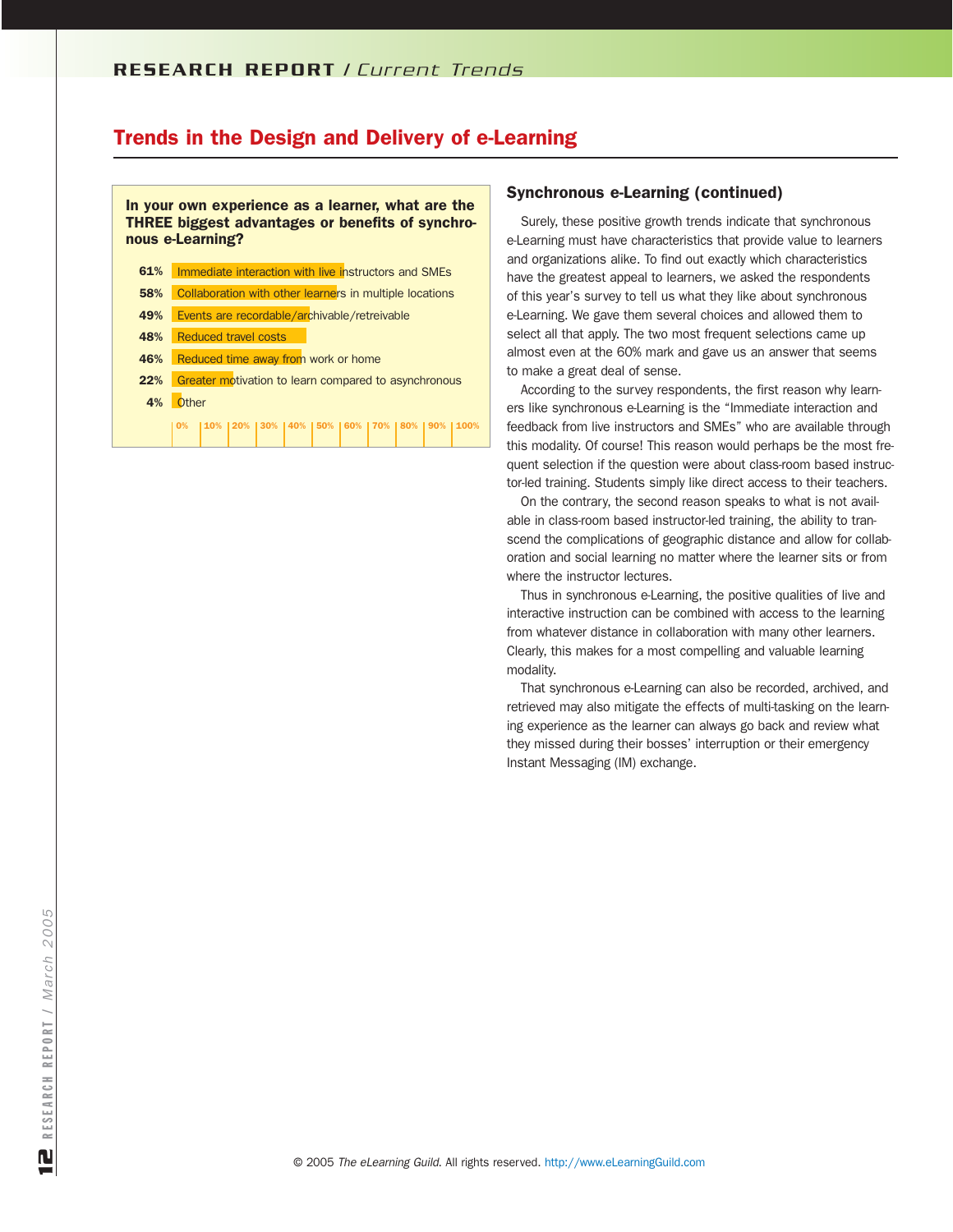A blend of instructor-led classroom events and any form of technology-enabled instruction used outside the classroom. 93% Yes

|--|--|

A blend of various pedagogical frameworks (e.g. constructivism, behaviorism, and cognitivism).

| <b>33%</b> Yes |        |  |  |  |  |                                                            |
|----------------|--------|--|--|--|--|------------------------------------------------------------|
| 67% No         |        |  |  |  |  |                                                            |
|                | l 0% l |  |  |  |  | 10%   20%   30%   40%   50%   60%   70%   80%   90%   100% |

### How often does your organization use synchronous e-Learning in blended learning programs?

| <b>14%</b> Most of the time |                                                                 |  |  |  |  |  |
|-----------------------------|-----------------------------------------------------------------|--|--|--|--|--|
| <b>56%</b> Sometimes        |                                                                 |  |  |  |  |  |
| 30% Never                   |                                                                 |  |  |  |  |  |
|                             | 0%   10%   20%   30%   40%   50%   60%   70%   80%   90%   100% |  |  |  |  |  |

### Blended Learning

In February 2003 the *Guild* conducted a survey on blended learning and found that a significant majority of respondents' organizations (85%) use blended learning for the creation and/or delivery of educational content. In this year's survey we sought to discover more about how our community defined blended learning and how it was being used in their organizations.

Blending learning is one of those terms that may mean different things to different people. Perhaps blended learning is not much more than a marketing slogan meant to induce instructor-led learning devotees towards the promised land of e-Learning in a more gradual, balanced manner. Perhaps to more sophisticated practitioners of learning theory, blended learning embraces the reality that learning happens in different ways for different learners in different situations, and all of these must be accommodated through a blended pedagogical approach.

We offered our respondents four definitions of blended learning and asked them to indicate by a "yes" or "no" answer as to which was an operative definition in their organization. For the purpose of this report, we first present the definitions that scored the highest and the lowest frequency of "yes" responses.

What we found is that a significant majority of 93% define e-Learning as a combination of the traditional classroom with any form of what has come to be known as e-Learning. In this case, the marketers may have held sway. On the other hand, the least frequently cited definition described a blend of pedagogical frameworks: constructivism, behaviorism, and cognitivism. Some may claim that this is a more important and valuable definition than that which has currency with our survey respondents, but when we consider that the majority of our Members and Associates work for corporations, such academic distinctions may not be as fully understood or appreciated as they are in the world of higher education.

#### Blended Synchronous e-Learning

In the *Trends in Blending Learning* survey, we asked respondents how often their organizations used synchronous e-Learning in their blended learning programs. 30% of respondents reported that their organizations never used synchronous e-Learning in such a fashion, and only 14% said that they did most of the time. If we include the "sometimes" responses, we find synchronous e-Learning usage at a 70% frequency which puts this data point in line with the percentage of organizations delivering synchronous e-Learning (73%).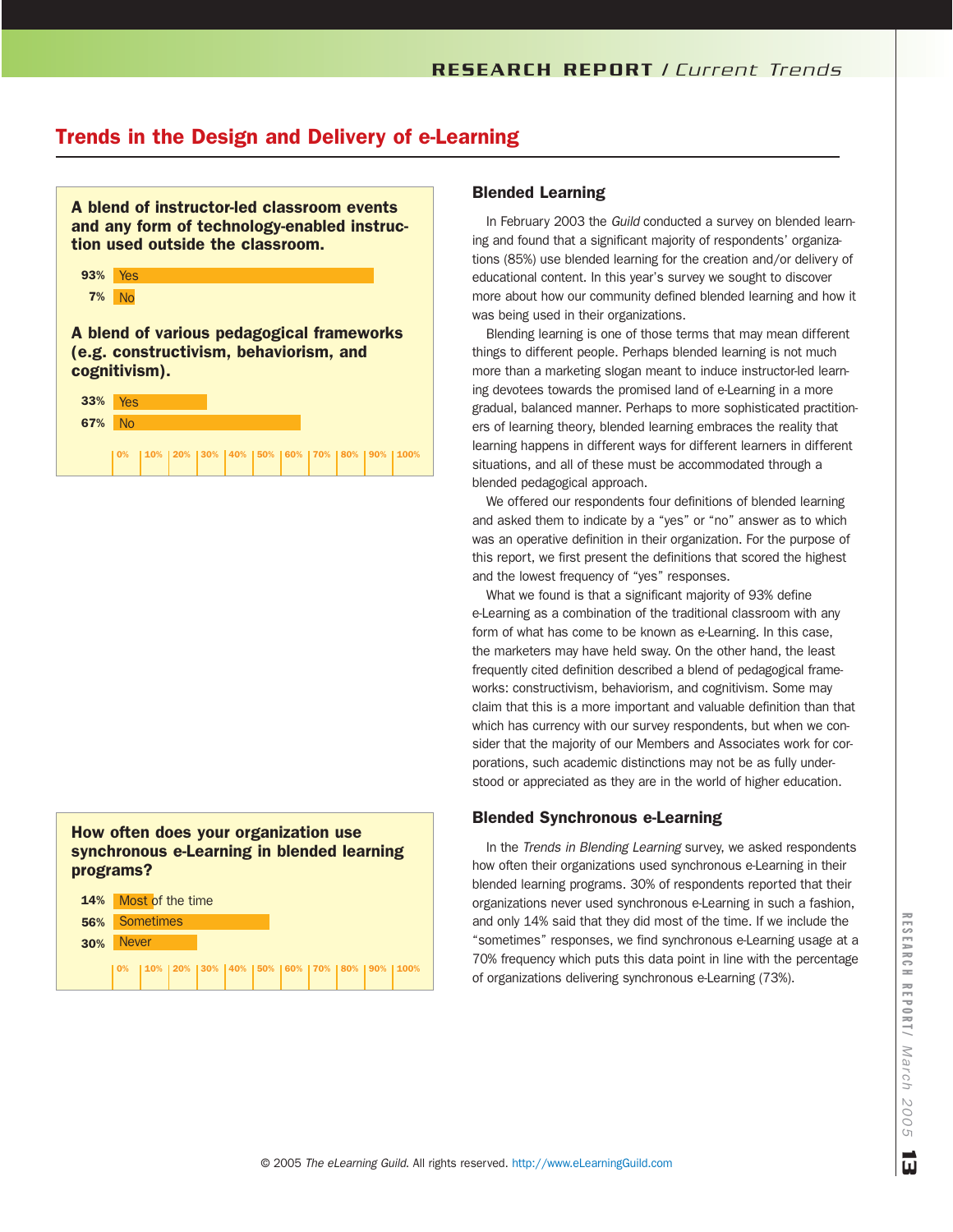If your organization does not test for e-Learning usability, select from the list below the reasons why your organization does not test for e-Learning usability. Select only those that you think are actual reasons.

- 50% It is not clearly enough understood as to what to test for and how to test for it.
- 42% Testing for usability is too time-consuming.
- 33% The responsible staff or department does not have the necessary competency for usability testing.
- 27% Testing for usability is too expensive.

8% There are no reliable or proven testing methods and processes available.

| 10% |  | $110\%$ $120\%$ $130\%$ $140\%$ $150\%$ $160\%$ $170\%$ $180\%$ $190\%$ |  |  |  | 1100% |
|-----|--|-------------------------------------------------------------------------|--|--|--|-------|
|     |  |                                                                         |  |  |  |       |

#### **Usability**

The first 2004 *Guild* Research survey addressed the topic of "usability." Given that e-Learning by its nature requires interaction with a graphical user interface (GUI), it is a given that traditional theories and practices regarding ease of use with such an interface apply to the design, development, and delivery of e-Learning.

In summary, we found that 92% strongly agree that usability is an essential consideration when designing e-Learning, 71% strongly agree that learning components should always be tested for usability, and 74% strongly agree or agree that a user's ability to meet learning goals is one of the most important measures of usability in e-Learning.

These results convinced us that usability has an important role to play in the design, development, and delivery of e-Learning. Yet despite this concurrence of opinion, we also found that about 35% of respondents' organizations do not test for the usability of their e-Learning courses or programs, and that many of those who do test only do so sometimes. Fortunately, our survey design also allowed for us to ask why not. The chart ranks the reasons by frequency.

As we consider the reasons that we do not test for usability: lack of know-how and competency; testing is too expensive, testing takes too much time; there's no reliable methodology; we come logically to the final section of this report — measuring e-Learning, perhaps the most sought after, yet least-practiced, function of the e-Learning community.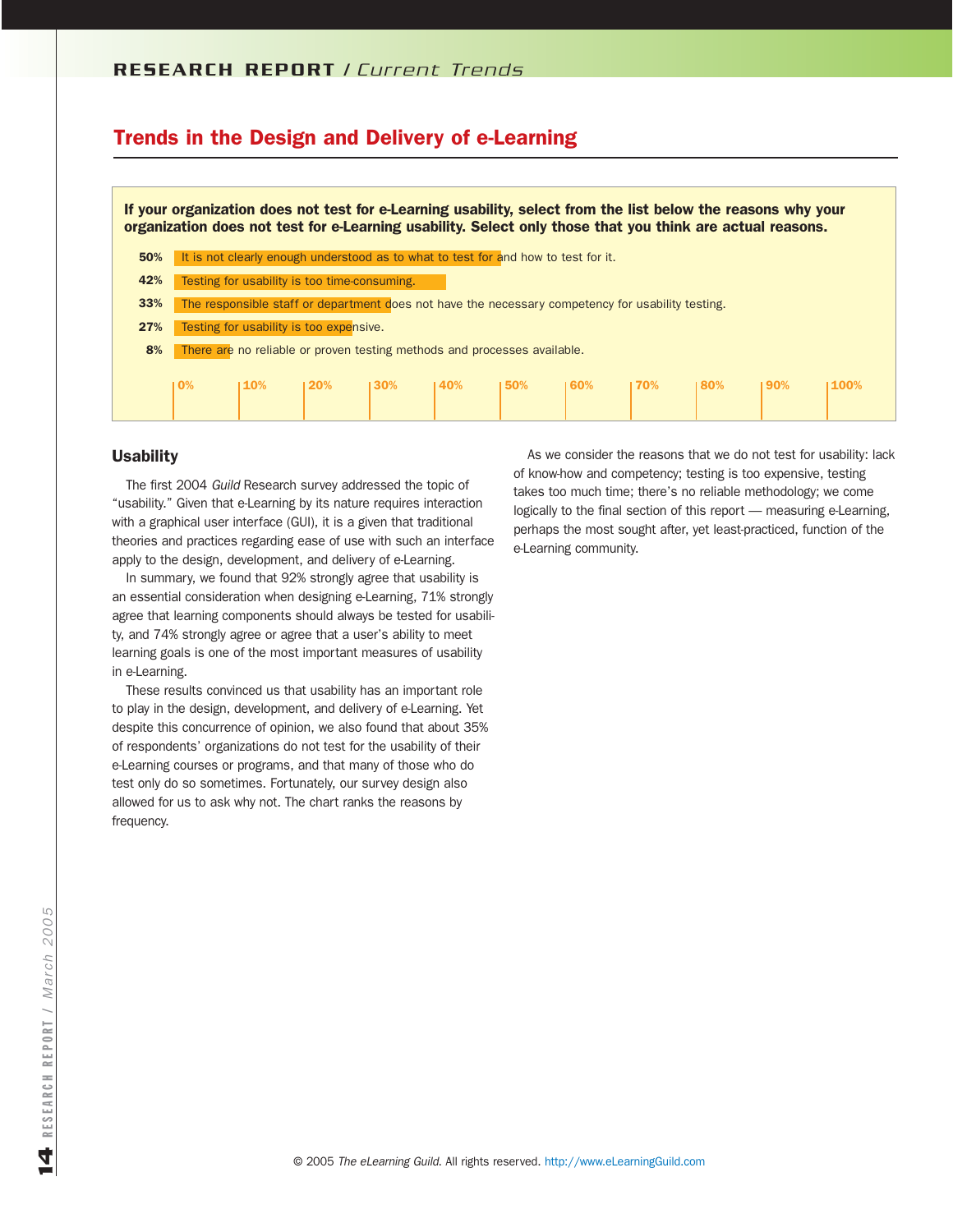# Measuring e-Learning

Why do organizations even do e-Learning? We've all heard the marketing pitches about the savings to be derived from the decrease in travel expenses, the reduction of investment in the bricks and mortar of classrooms, and the decline in the need for staff devoted to the demanding task of instruction. But these reasons, perhaps attractive to the cost-conscious executive at first glance, do not speak to some of the underlying reasons for implementing e-Learning, or for that matter, any learning initiative. In the survey that provided the data for *Metrics: Learning Outcomes and Business Results*, we asked the survey respondents what improvements their organizations were seeking to influence by implementing e-Learning. We gave respondents eight choices including "none of the above" and allowed them to select all that apply.

#### When implementing e-Learning programs, what does your organization seek to influence improvements in? (choose all that apply):

| 56% |                | Time to competency for the organization's employees |  |  |                                                           |  |  |  |       |                                                            |
|-----|----------------|-----------------------------------------------------|--|--|-----------------------------------------------------------|--|--|--|-------|------------------------------------------------------------|
| 49% |                |                                                     |  |  | Quality of the organization's products or services        |  |  |  |       |                                                            |
| 47% |                |                                                     |  |  | Efficiency of the organization's business processes       |  |  |  |       |                                                            |
| 46% |                |                                                     |  |  | Efficiency in the use of organizations's knowledge assets |  |  |  |       |                                                            |
| 38% |                |                                                     |  |  | Quality of the organization's business processes          |  |  |  |       |                                                            |
| 28% |                |                                                     |  |  | Time to competency for the organization's customers       |  |  |  |       |                                                            |
| 28% |                |                                                     |  |  |                                                           |  |  |  |       | Time to market for the organization's products or services |
| 9%  |                | None of the above                                   |  |  |                                                           |  |  |  |       |                                                            |
|     | $\mathbf{0\%}$ |                                                     |  |  | 10% 20% 30% 40% 50% 60% 70% 80%                           |  |  |  | l 90% |                                                            |
|     |                |                                                     |  |  |                                                           |  |  |  |       |                                                            |

Does your organization make a strong, visible connection between the learning outcomes of e-Learning programs and your organization's business objectives and results?



The choice most frequently selected has to do with speed improving the time to competency for the organization's employees (56%). e-Learning seems to be first and foremost about performance and productivity, and so it is no wonder that many e-Learning initiatives address the needs of the sales department for such projects as product roll-outs and introductions. This selection was closely followed, however, by choices involving improvements in quality and efficiency, so it may not be fair to say that one reason alone justifies an

e-Learning initiative. Perhaps, what we take away from these data is an understanding that e-Learning makes a contribution in several facets of an organization's operations, and touches many of its core objectives. According to our respondents, e-Learning can play a role in getting things done faster, better, and more efficiently.

Suppose this fact is true, at least to the extent indicated by the survey respondents. Then, we might also wonder whether organizations are making a connection between their e-Learning initiatives and the business results they hope to impact. What we discovered in this survey is that many organizations (49%) do make such a connection.

Perhaps the question we should be asking is whether we should be encouraged or discouraged by these results. Having a data point from only this one year makes it difficult to say. We might get a more meaningful answer if we could see how these data were trending over time, and if it were possible to say that more organizations or fewer were connecting their e-Learning initiatives to business results as e-Learning become more broadly adopted.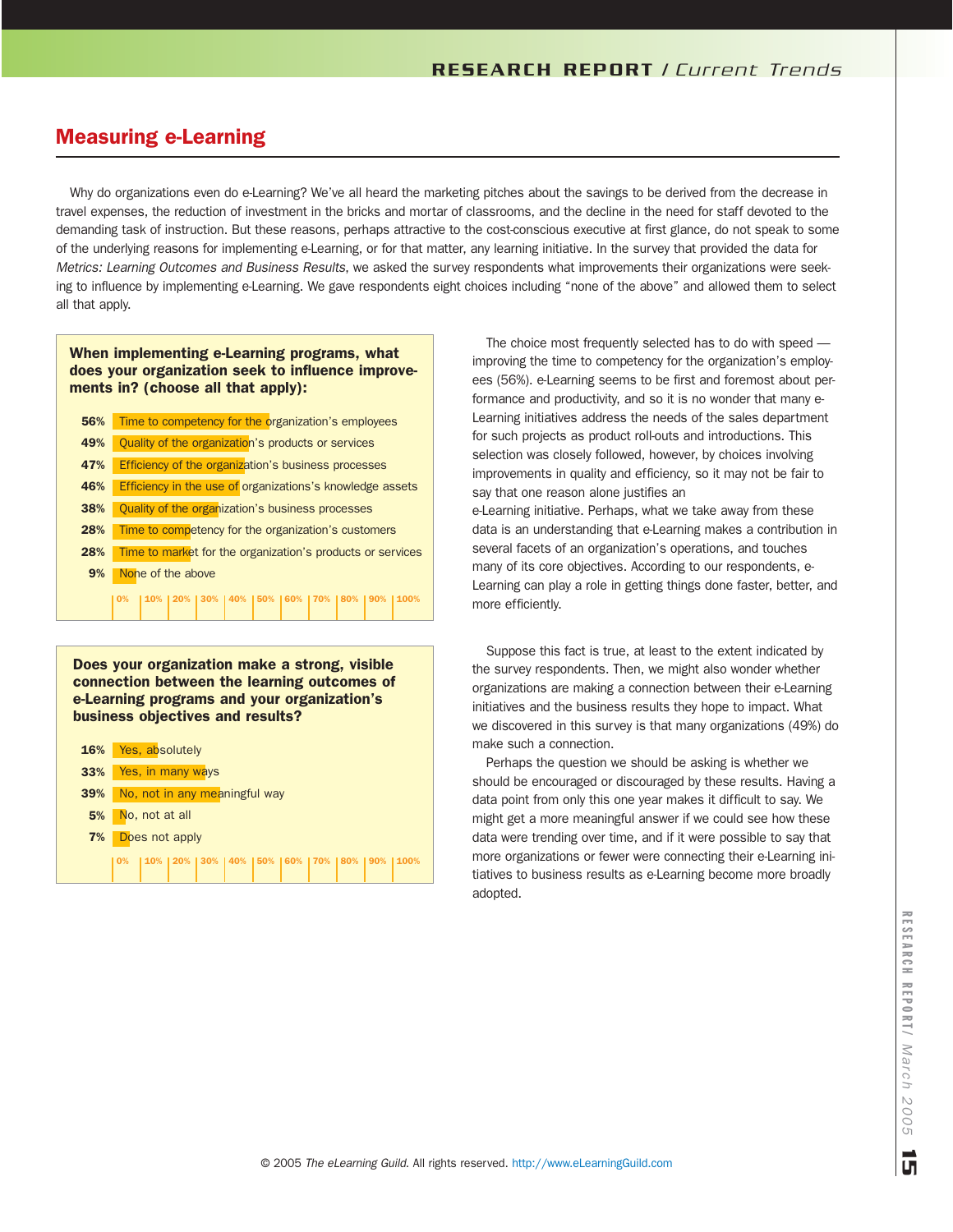### Measuring e-Learning



#### How often does your organization measure the effectiveness of its blended learning programs?

| 10% | Always       |  |  |  |  |                                                   |
|-----|--------------|--|--|--|--|---------------------------------------------------|
| 26% | Often        |  |  |  |  |                                                   |
| 35% | Sometimes    |  |  |  |  |                                                   |
| 24% | Rarely       |  |  |  |  |                                                   |
| 5%  | <b>Never</b> |  |  |  |  |                                                   |
|     | 10%          |  |  |  |  | 10% 120% 130% 140% 150% 160% 170% 180% 190% 1100% |

These results, however, do give a snapshot for future reference. By the same token, it is worth noting the results from another question in this survey. We also asked this same sample whether their organizations follow up major e-Learning initiatives to determine business results. Again the results were mixed. We found that 27% reported that their organizations did so "often" or "always," 38% "rarely" or "never," and 35% "sometimes."

Although we may not yet be able to have an accurate impression of the trends over time, in the area of measuring e-Learning we do have data from another 2004 survey, the *Trends in Blending Learning Research Report*, which point to the consistency with which organizations measure the effectiveness of e-Learning.

In this survey we asked a variation of the previously cited question. In this case we wanted to know about frequency of measurement when it comes to blended learning. The results were similarly mixed. We found that 36% reported that their organizations do so "always" or "frequently," 29% "rarely" or "never," and 35% "sometimes."

We would like to offer two hypotheses concerning the comparison of these two data points:

First, that the results are close enough statistically, even though they are taken from two different populations, to indicate that generally there is a segmentation by "thirds" between those organizations who measure consistently, sometimes, or hardly at all.

Second, that as we note the slight variations in the results between these two questions we find that organizations are more likely to measure blended learning than e-Learning in general. We speculate that this might be because blended learning initiatives are usually more sophisticated, complex, and costly and, as such, may be subject to closer scrutiny and more frequently require measurement. Perhaps, but we can only know for sure through further inquiry into this subject.

In concluding this section of the report, we would like to compare the results of two similar questions taken from two different surveys, *Metrics: Learning Outcomes and Business Results* survey, and *The 2004 LMS* survey. In both these surveys we asked questions about how organizations measure their learning programs. The results do indicate a trend in frequency between the two.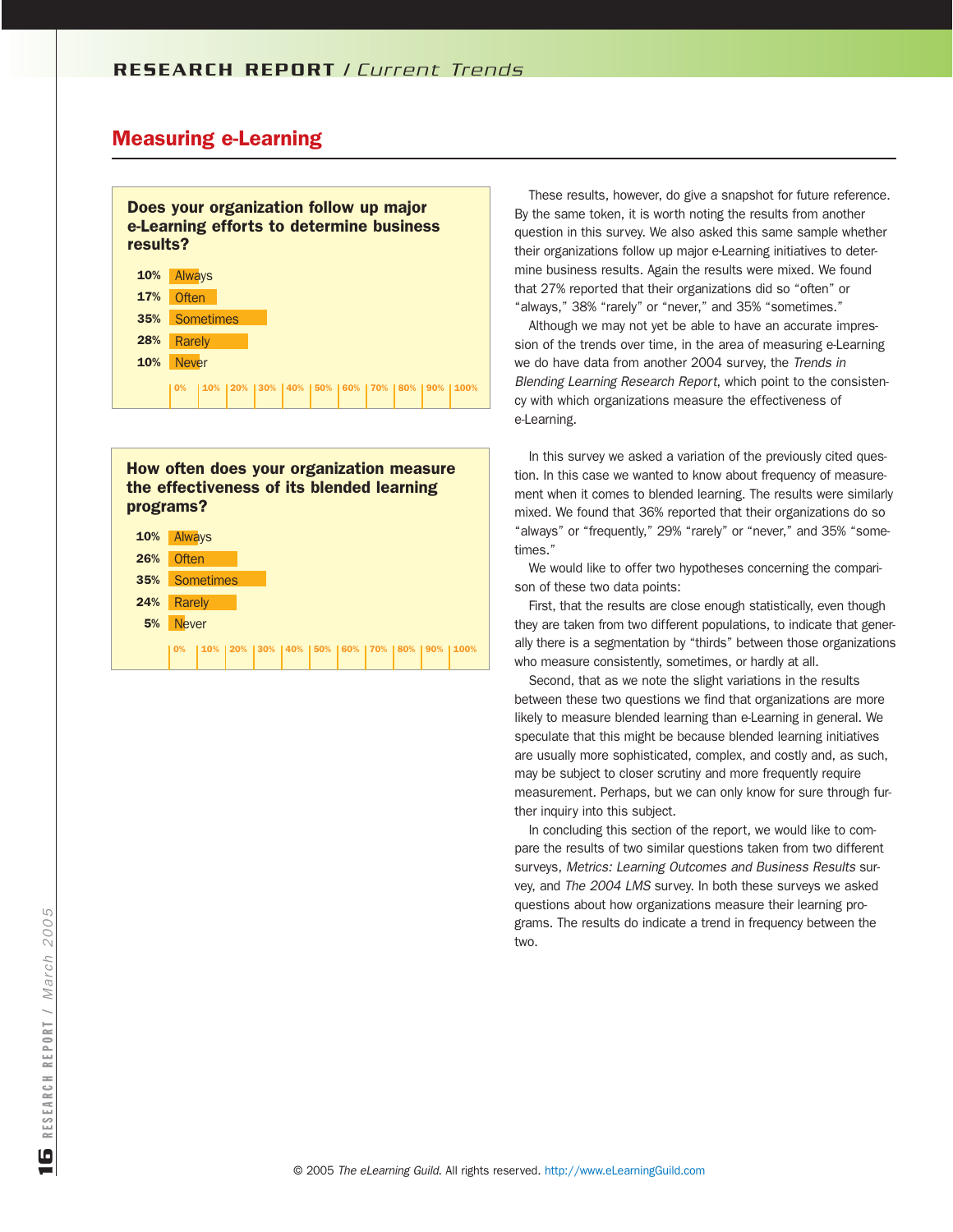# Measuring e-Learning

### How does your organization measure the effectiveness of its blended learning programs?

*By determining whether the learner(s)...*

| 75% | Had a positive learning experience                                        |
|-----|---------------------------------------------------------------------------|
| 72% | Met the objectives of course and retained the learning                    |
| 45% | Transferred the new learning to the work environment                      |
| 24% | New learning had an impact on business results                            |
| 14% | New learning impacted Return on Investment (ROI)                          |
| 7%  | <b>Other</b>                                                              |
| 4%  | None of the above                                                         |
|     | 0%    10%    20%    30%    40%    50%    60%    70%    80%    90%    100% |

. . .

In the survey conducted for *The Trends in Blending Learning Research Report*, we asked respondents how their organizations measured the effectiveness of their blended learning programs. We gave the respondents seven choices and allowed them to select all that apply. These choices included an "other" and a "none of the above" selection both of which scored fairly low at 7% and 4% respectively. We also gave them a "Return on Investment" (ROI) choice, which also scored quite low at 14%. (We note here that in the *Metrics: Learning Outcomes and Business Results* survey we found that 47% of organizations do not use ROI for measuring the business value of e-Learning).

The other four choices, as can be read in the chart, are derivative of the four Kirkpatrick levels of evaluation, and interestingly their frequency maps to the four levels in exactly the order that Kirkpatrick describes them. In other words, as we consider each deeper level of evaluation, it is less likely that an organization will measure it.

We reported results to a similar question in *The LMS Research Report*. In that survey, we asked respondents if their organization's investment in its LMS has paid off and 81% reported that it had. We next asked these same respondents how their organizations measure this pay off. We gave the respondents eight choices and allowed them to select all that apply. Here, as in the survey conducted for *The Trends in Blending Learning Research Report*, three of the choices mapped to the Kirkpatrick levels (Note that there was no choice for transference of acquired knowledge or skill to the job), yet in this case the results were slightly different. While "Employee satisfaction surveys" (level 1) recorded the highest frequency among three choices (37%), "Impact of learning in business results" (level 4) and "Learning effectiveness reports" (level 3) came in so close behind as to be statistically insignificant.

Perhaps this variation may have more to do with the limited ways that many LMSs can report, or are configured to report, on learning. Since many LMSs are used primary for administration of learning, it should not surprise that the most frequently cited measurement method in this survey was "program completion reports" which is certainly not much of a measurement in terms of indicating whether learning actually happened or if there was any impact on business results.

In concluding this section on measuring e-Learning we might therefore note that currently the systems for managing e-Learning are not providing enough of the capability, or are not being used effectively enough, to measure those improvements in an organization that e-Learning most frequently seeks to improve.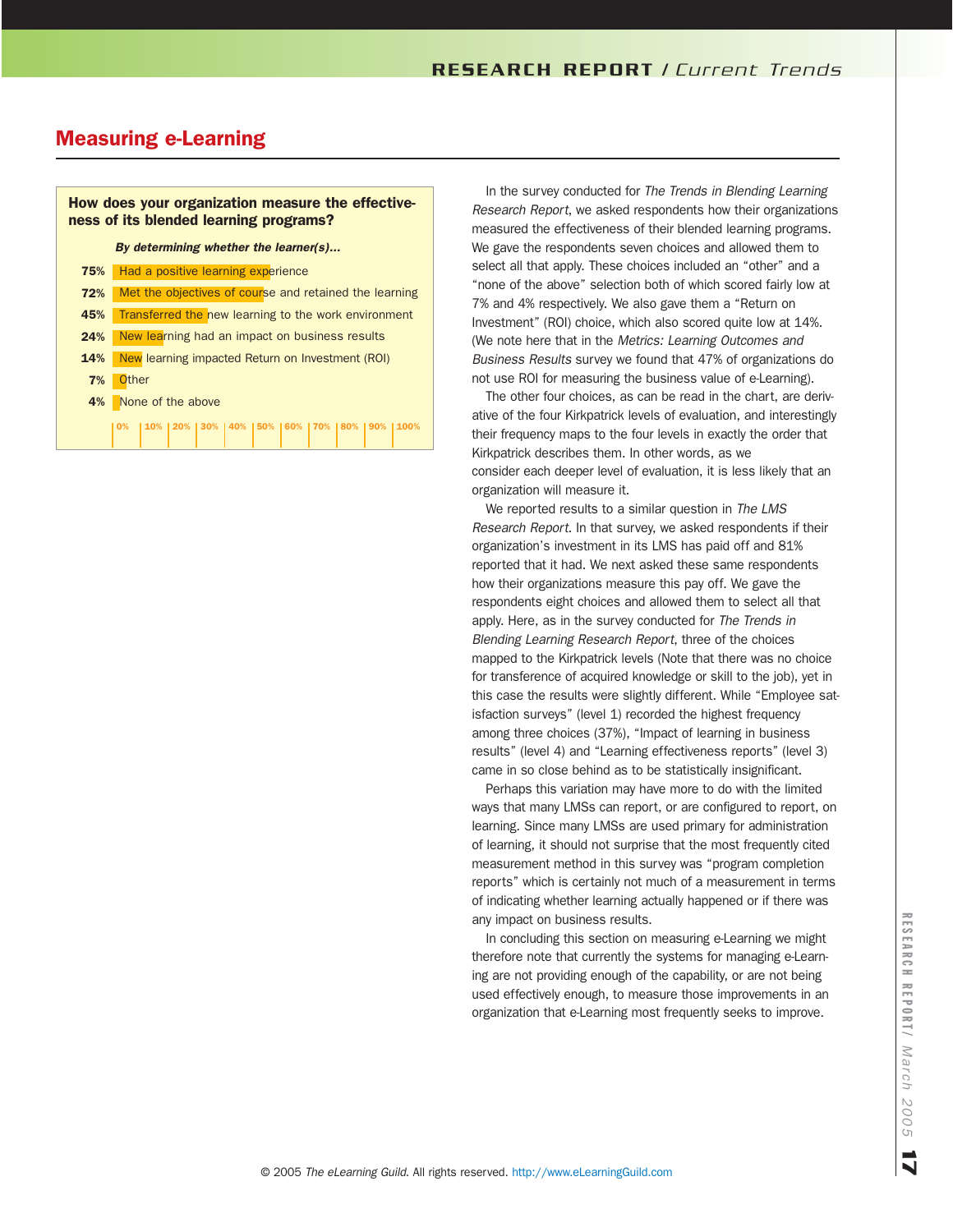### **Summary**

As noted at the beginning of this *Guild* Research Report, the extensive data sets from the ten 2004 *Guild* Research surveys can be sorted in many different ways, and could be dissected and analyzed in many more. What we have offered here in this report is by no means exhaustive or conclusive, and serves only to offer a limited view of some of the trends and patterns that have emerged out of research and study of the topics we chose to investigate.

Again, we encourage *Guild* Members to look more deeply into this body of research and share your own observations and conclusions with others in your organization and with the community at large. Your continued participation in the *Guild* Research polls and surveys helps us to build a collective perspective, and your reflection on the results may connect new dots and lead to innovations in e-Learning practice and technology that serve us all.

In 2005 we will be conducting twelve new surveys, several of which will build upon the research cited in this report. As we do so, we will add to our knowledge base and continue to describe and explore the current trends in e-Learning.

# To learn more about these subjects:

To learn more about the subjects discussed in this report, we encourage you to search the following pages on the *Guild*'s Web site:.

The Resource Directory: http://www.eLearningGuild.com/resources/resources/index.cfm?action=viewcats The eLearning Developers' Journal: http://www.eLearningGuild.com/articles/abstracts/index.cfm?action=view